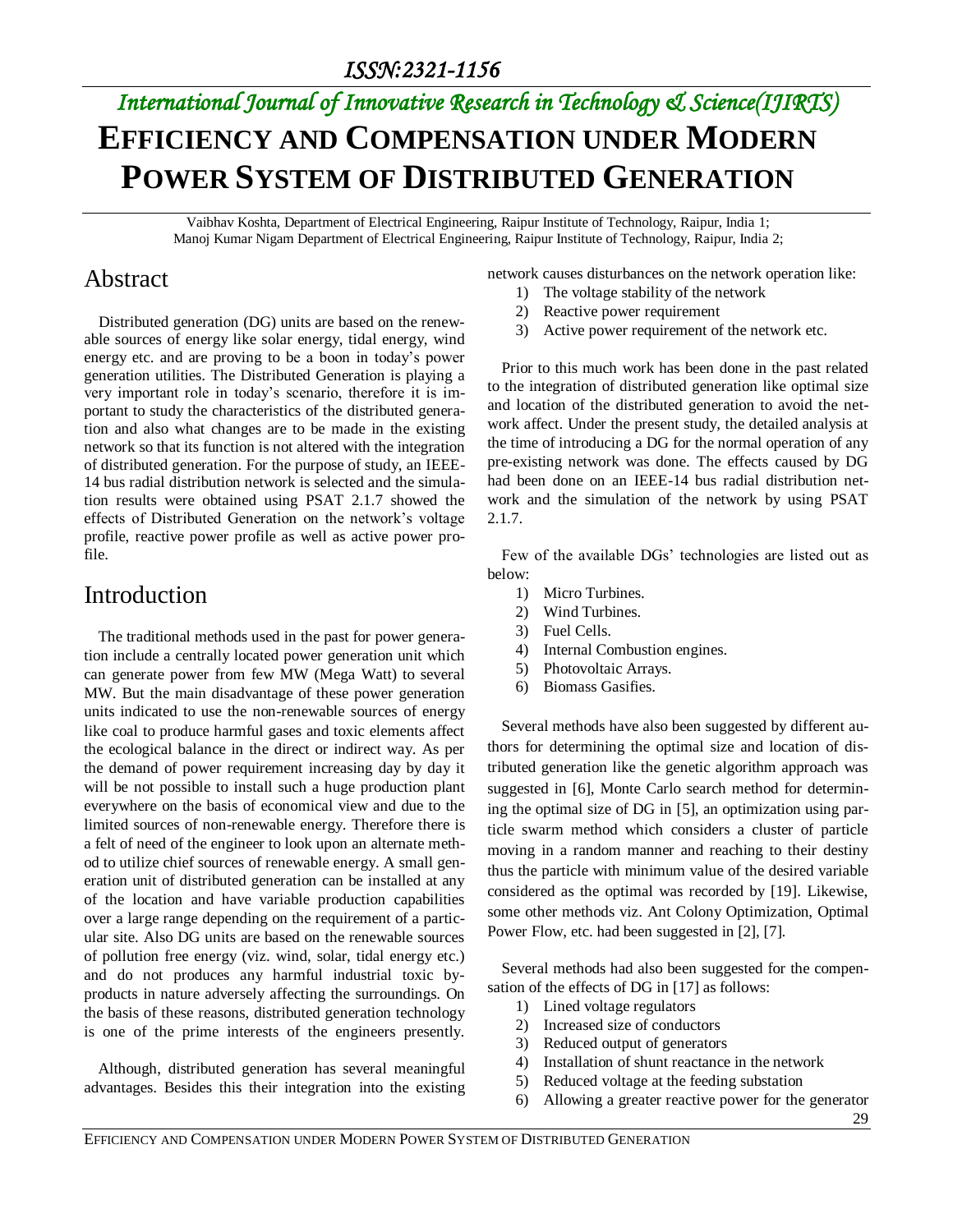#### *ISSN:2321-1156*

## *International Journal of Innovative Research in Technology & Science(IJIRTS)*

to import.

The method was adopted for finding the optimal location of DG and suggested implementation had been explained under methodology section. A STATCOM had been applied to compensate the effects. Results of the effect of DG and compensation technique are stated under result section.

#### Methodology

IEEE-14 bus radial distribution network has been designed using the PSAT 2.1.7 (Power System Analysis Toolbox). It uses the MATLAB for simulating any network configuration. Configuration of an IEEE-14 bus network (**Figure. 1**), IEEE-14 bus network with DG connected (**Figure. 2**) and network architecture of an IEEE-14 bus network with DG and STATCOM connected (**Figure. 3**) are explained likewise.

The simulation results provided the optimal location of DG from the study of the weakest bus. However the variation in the voltage profile without DG (**Figure. 4**) and with DG and STATCOM (**Figure. 5**) may be seen respectively.

The load flow result without DG connected to the power system (**Table. 1**), the load flow results with DG connected (**Table. 2**), the load flow result with DG and STATCOM both connected (**Table. 3**) and the reactive power and active power loss when DG and STATCOM are connected (**Table. 4**) are listed respectively.

#### A. Size and location of Distributed Generation

The placement of distributed generation in a distribution system improved the voltage profile with reduced losses. However, placing DG only at optimal location is not sufficient wherein the size of the DG should also be determined for its efficient working. Wind based distributed generation of 50MVA and 11kV had been connected under the study. Authors of [1], suggested the method for finding the weakest node for the optimal location of DG in any grid connected network. The weakest node may be traced out by searching of the maximum voltage drop i.e. the bus with the smallest voltage magnitude is the weakest bus.

The weakest bus was observed in the bus no. 14, 13, and 12 whereas bus no. 14 being the weakest bus and the most suited location for the installation of DG. The engineers may also advise to install the DGs' at bus no. 12 and 13 as and when required.

#### B. Size and location of STATCOM

The STATCOM device connected was of 100MVA and 11kV. The location of the STATCOM was obtained from the load flow results of **Table. 2**. From **Table. 2** the most sensitive bus is determined i.e. the bus with maximum amount of reactive power loss and it is showed that the bus-9 is the most sensitive bus.



**Figure 1. Simple load flow diagram**



**Figure 2. Load flow diagram with DG connected**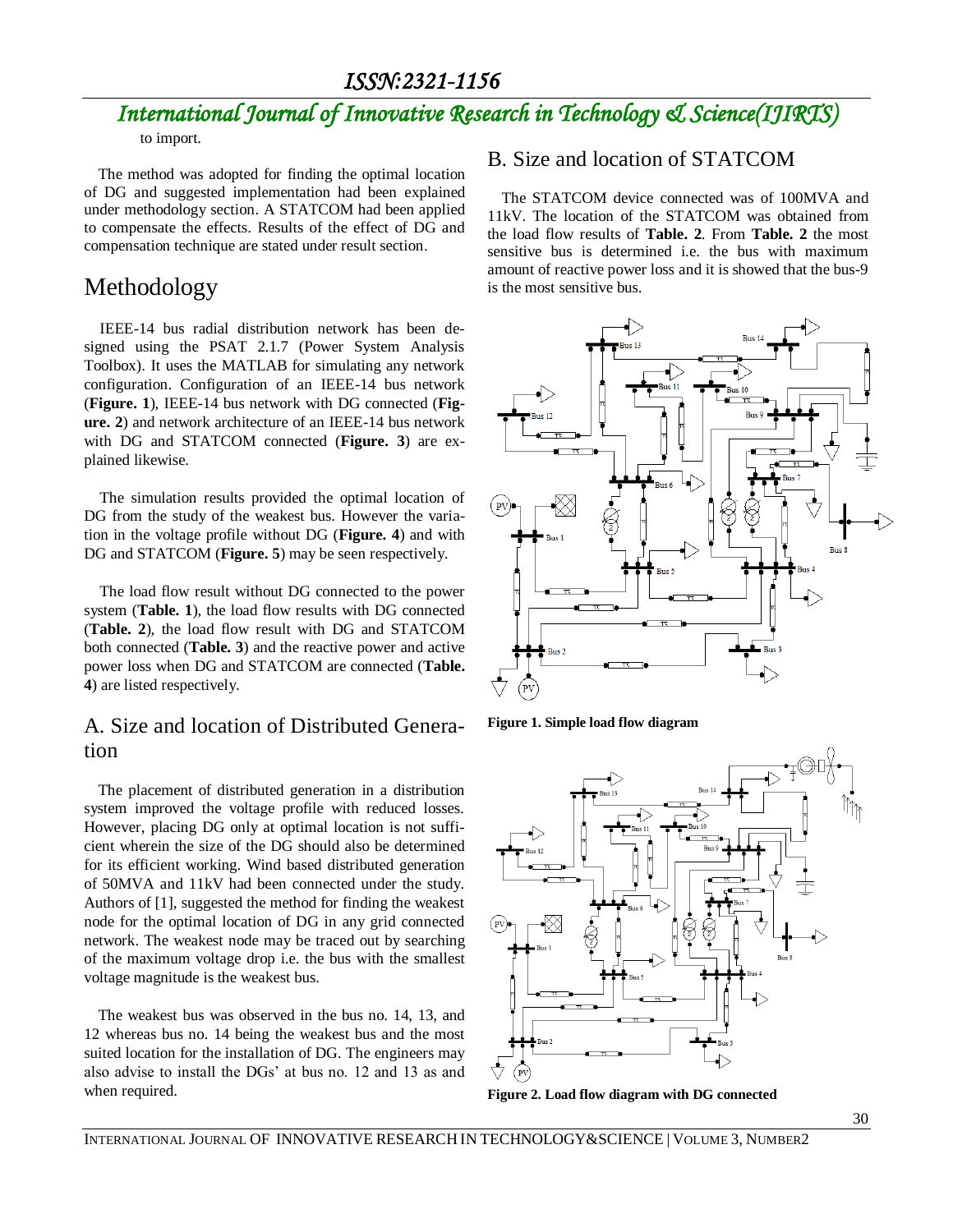## *International Journal of Innovative Research in Technology & Science(IJIRTS)*



**Figure 3. Load flow diagram with DG and STATCOM connected**

#### Result

From the continuation power flow method, voltage profile was improved with the introduction of distributed generation into the network. The disturbances arisen were eliminated through the STATCOM for increasing the stability, reliability and the performance of the power system.

The comparison between the simulation results obtained from simple load flow and load flow with DG and STATCOM connected can be seen (**Figure. 4 and 5**) respectively, showed that with the integration of distributed generation the voltage of the network is improved.



**Figure 4. Voltage profile without DG**



**Figure 5. Voltage profile with DG and STATCOM**

|  |  | Table 1. Load flow analysis without DG |
|--|--|----------------------------------------|
|--|--|----------------------------------------|

| Bus               | Voltage | Reactive  | Active power at |
|-------------------|---------|-----------|-----------------|
|                   |         | power at  | load(p.u)       |
|                   |         | load(p.u) |                 |
| Bus 1             | 1       | $\theta$  | 0               |
| Bus 2             | 1       | 0.25444   | 0.43476         |
| Bus 3             | 0.65532 | 0.38267   | 1.8873          |
| Bus 4             | 0.6775  | 0.07814   | 0.95767         |
| Bus $5$           | 0.71529 | 0.03206   | 0.15227         |
| Bus 6             | 0.58035 | 0.15026   | 0.22439         |
| Bus 7             | 0.61492 | $\theta$  | 0               |
| Bus 8             | 0.61497 | $\theta$  | 0               |
| Bus 9             | 0.56355 | 0.27224   | 0.59103         |
| Bus <sub>10</sub> | 0.5372  | 0.1162    | 0.18032         |
| Bus $11$          | 0.54466 | 0.03606   | 0.07012         |
| Bus $12$          | 0.51611 | 0.03206   | 0.12221         |
| Bus $13$          | 0.49604 | 0.1162    | 0.27047         |
| Bus $14$          | 0.44386 | 0.10018   | 0.29852         |

**Table 2. Load flow analysis with DG**

| <b>Bus</b>       | Voltage | Reactive      | Active    |
|------------------|---------|---------------|-----------|
|                  |         | power at load | power at  |
|                  |         | (p.u)         | load(p.u) |
| Bus 1            | 1       | 0             | $\theta$  |
| Bus 2            | 1       | 0.25445       | 0.43477   |
| Bus <sub>3</sub> | 0.65662 | 0.38268       | 1.8874    |
| Bus 4            | 0.67908 | 0.07814       | 0.9577    |
| Bus 5            | 0.71672 | 0.03206       | 0.15227   |
| Bus 6            | 0.58252 | 0.15027       | 0.2244    |
| Bus 7            | 0.61686 | 0             | 0         |
| Bus 8            | 0.61692 | 0             | 0         |
| Bus 9            | 0.56583 | 0.27176       | 0.59105   |
| Bus $10$         | 0.53959 | 0.11621       | 0.18032   |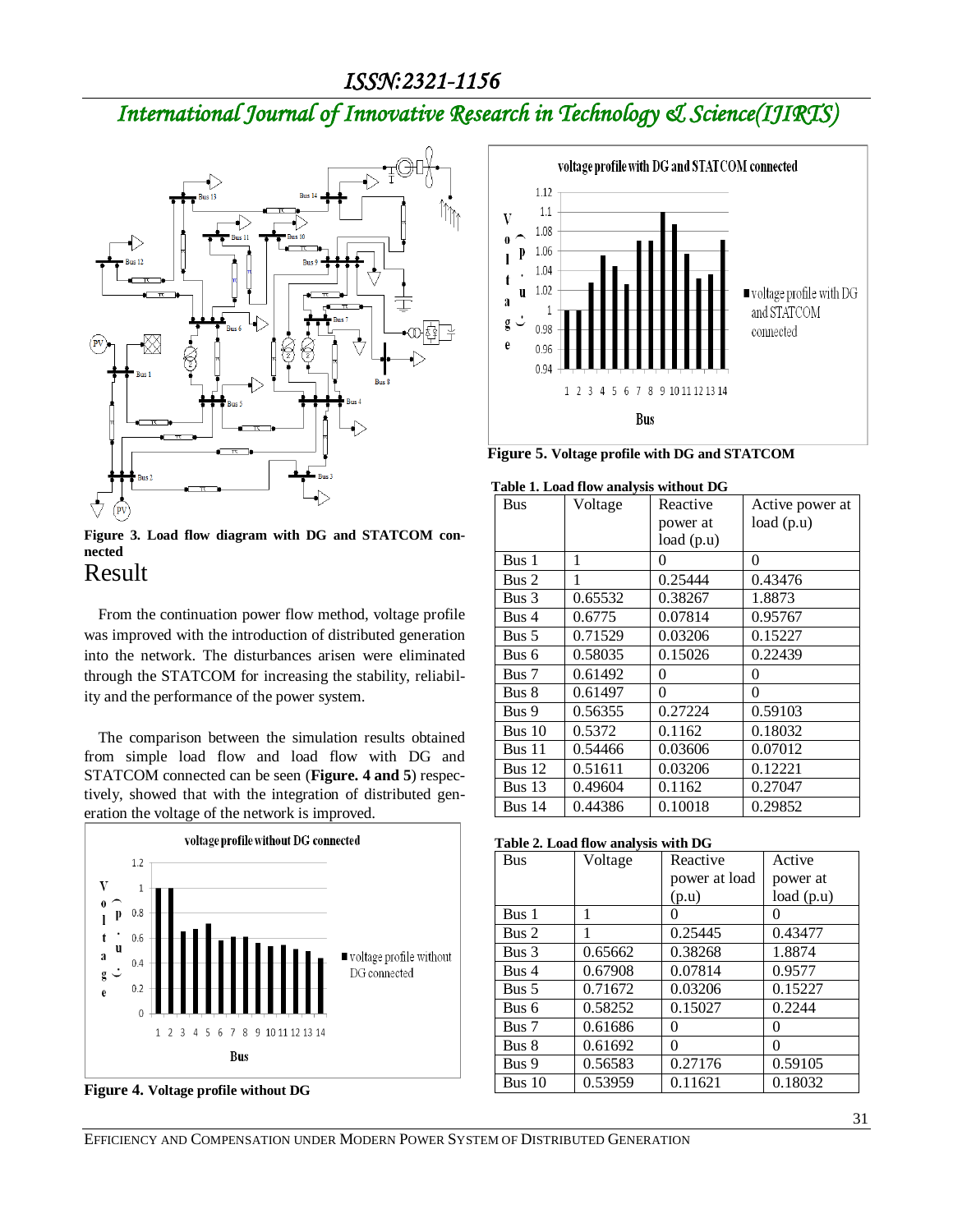## *ISSN:2321-1156*

## *International Journal of Innovative Research in Technology & Science(IJIRTS)*

| <b>Bus 11</b> | 0.547   | 0.03606 | 0.07012 |
|---------------|---------|---------|---------|
| <b>Bus</b> 12 | 0.51869 | 0.03206 | 0.12222 |
| <b>Bus</b> 13 | 0.49877 | 0.11621 | 0.27048 |
| <b>Bus 14</b> | 0.44707 | 0.10018 | 0.29853 |

| <b>Bus</b> | Voltage | Reactive  | Active power  |
|------------|---------|-----------|---------------|
|            |         | power at  | at load (p.u) |
|            |         | load(p.u) |               |
| Bus 1      | 1       | 0         | 0             |
| Bus 2      | 1       | 0.00598   | 0.01022       |
| Bus 3      | 1.0281  | 0.00899   | 0.04435       |
| Bus 4      | 1.0557  | 0.00184   | 0.0225        |
| Bus $5$    | 1.0454  | 0.00075   | 0.00358       |
| Bus 6      | 1.0273  | 0.00353   | 0.00527       |
| Bus 7      | 1.0708  | 0         | 0             |
| Bus 8      | 1.0709  | $\theta$  | $\theta$      |
| Bus 9      | 1.1007  | $-1.103$  | 0.01389       |
| Bus $10$   | 1.0876  | 0.00273   | 0.00424       |
| Bus 11     | 1.058   | 0.00085   | 0.00165       |
| Bus 12     | 1.0323  | 0.00075   | 0.00287       |
| Bus $13$   | 1.0372  | 0.00273   | 0.00637       |
| Bus $14$   | 1.0724  | 0.00235   | 0.00702       |

|  |  |  |  |  | Table 4. Line flow result with DG and STATCOM |
|--|--|--|--|--|-----------------------------------------------|
|--|--|--|--|--|-----------------------------------------------|

| From Bus            | To Bus        | Reactive   | Active     |
|---------------------|---------------|------------|------------|
|                     |               | power loss | power loss |
|                     |               | (p.u)      | (p.u)      |
| Bus 1               | Bus 2         | $-0.00059$ | 0.00013    |
| Bus 2               | Bus 3         | 0.00376    | 0.00114    |
| Bus 9               | Bus 4         | 0.00262    | $\theta$   |
| Bus 7               | Bus 9         | 0.00709    | $\theta$   |
| Bus 10              | Bus 9         | 0.00063    | 0.00069    |
| Bus 11              | Bus 6         | 0.00308    | 0.00199    |
| <b>Bus 12</b>       | Bus 6         | $-0.00098$ | $4e-005$   |
| Bus 13              | Bus 6         | $-0.00037$ | 0.00035    |
| Bus 14              | Bus 9         | 0.00131    | 0.00117    |
| Bus $1\overline{1}$ | <b>Bus 10</b> | 0.00288    | 0.00172    |
| Bus 13              | <b>Bus 14</b> | 0.00192    | 0.00149    |
| Bus 12              | <b>Bus 13</b> | $-0.001$   | 8e-005     |
| Bus 2               | Bus 4         | 0.01778    | 0.00621    |
| Bus 2               | Bus 5         | 0.01121    | 0.00401    |
| Bus 1               | Bus 5         | 0.00984    | 0.00264    |
| Bus 4               | Bus 3         | 0.00323    | 0.00169    |
| Bus 5               | Bus 4         | 0.00221    | 0.00105    |
| Bus 6               | Bus 5         | 0.00024    | $\theta$   |
| Bus 7               | Bus 4         | 7e-005     | $\theta$   |
| Bus 7               | Bus 8         | $-0.00115$ | $\theta$   |
| Bus 9               | Bus 4         | 0.03252    | 0.00163    |
| Bus 7               | Bus 4         | 0.00779    | 0.00039    |
| Bus 6               | Bus $5$       | 0.01613    | 0.00081    |

The result of the simulation showed that the reactive and the active power losses were reduced with the DG connected to the power system and improvement was noticed in the reactive and active power loss from 5.3766p.u to 0.12023p.u and from 1.4297p.u to 0.02723p.u respectively.

### Conclusion

On the basis of above analysis it had been concluded that distributed generation showed many advantages such as this technology does not pollute the environment, support installation at any costumer site, economic, variable production capacity, use of renewable sources of energy, reduces the losses and improve the stability of the network. On the other hand, it can disturb also the normal operation of the network when interfaced. Therefore, it is important that before integrating it to any network the exact location and size of the distributed generation must be identified for its most efficient use.

The method used under the study does not include solving the complex and large mathematical equations for the network parameter identities efficiently and effectively with highly economical software available at free of cost for simulation.

Here, the simulation was done firstly without the connection of DG to the network and the most critical bus is identified for DG connected to the network. It is concluded that the bus-14 is the weakest bus and is the most preferred location of DG, whereas the DG units can also be connected at bus-12 and bus-13 if necessary. The STATCOM position was identified from the nodes with the maximum reactive power loss and the optimal location of STATCOM was the bus no. 9 (**Table. 2**).

### Acknowledgments

The authors are thankful to Mrs. Manisha Sharma for her kind advice and timely help during the preparation of this paper.

### References

- [1] S. P. Rajaram, V. Rajasekaran, and V. Sivakumar, "Optimal Placement of Distributed Generation for Voltage Stability Improvement and Loss Reduction in Distribution Network," *IJIRSET, vol. 3, no. 3, pp.529-543, Mar. 2014.*
- [2] Hamid Falaghi, Mahmood-Reza Haghifam, "ACO Based Algorithm for Distributed Generation Sources